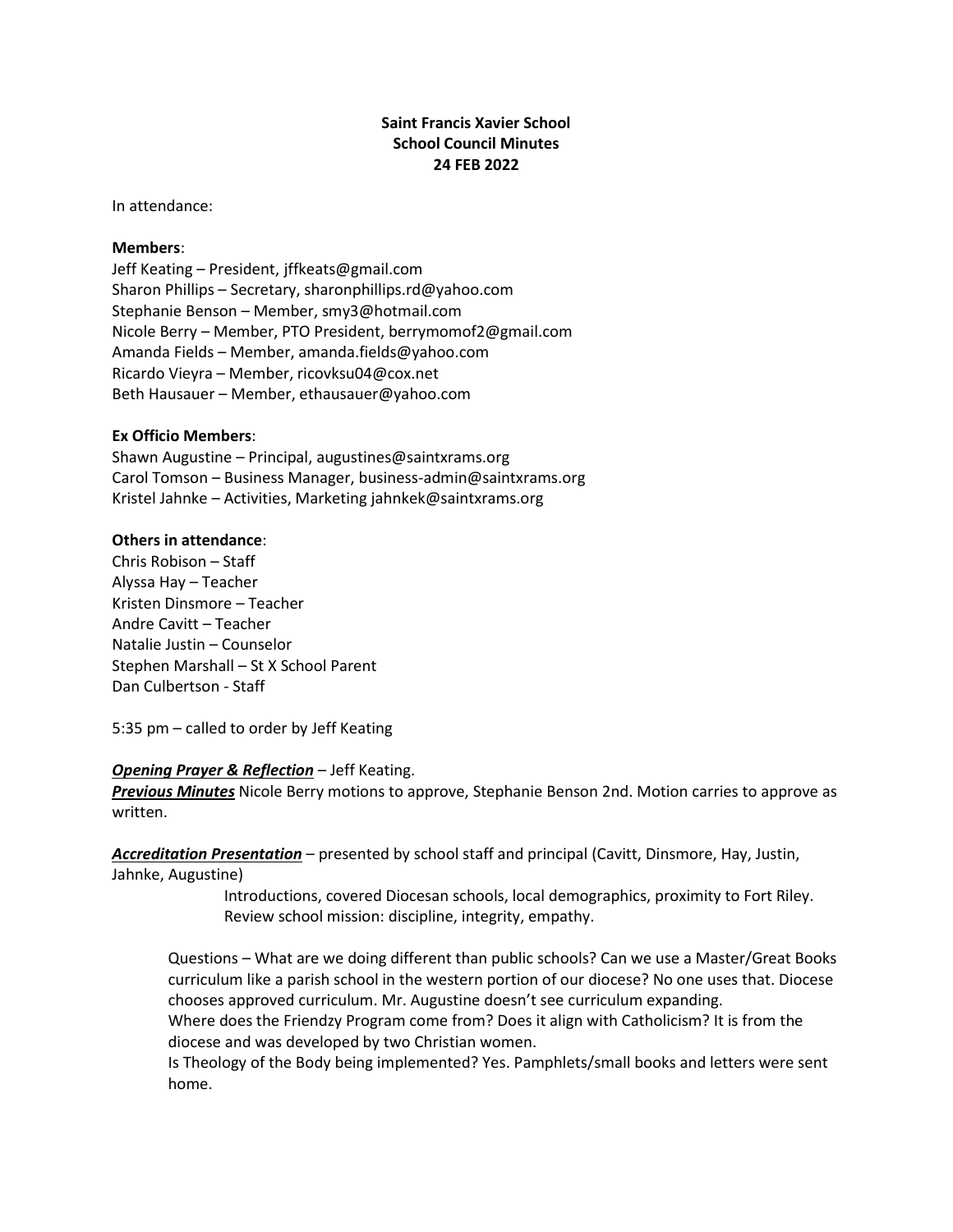## *Committee reports* –

*Finance Report*: (Carol Tomson) - emailed

Questions: Finance Council President contact information is incorrect in the bulletin.

*School Report* (Shawn Augustine) – emailed. Additions at meeting include further staffing needs for SY22/23 (PreK Aide, Aftercare, Cafeteria Cook), lost a 6<sup>th</sup> grade student, gained a first grade student. Gym HVAC delayed due to equipment delays.

Questions: None

*Auction* (Kristel Jahnke) – Date: 30APR22. Auction is requiring donors, solicitors, and extra help. It provides roughly 1/6th of the school's income. Upcoming event: 7MAR22 from 3:45pm to 7:00pm envelope stuffing. Auction will be catered by Hog Wild BBQ, Circle groups will provide desserts which will need to be cut and presented on dessert table, Clean Up will be on 1MAY. Soliciting needed for Silent and Live Auction items.

Questions: Could students receive service hours for clean up? Possibly.

*PTO* (Nicole Berry) – Victoria Cugini is the new president. Stations of the Cross will be led by School Council on Tuesday, March 29 at 6:00PM. Next meeting is 23MAR22.

Questions: Stations times were clarified: Tues 6:00pm, Fri 3:00pm.

## *Old Business* **-**

## *Accreditation Presentation –* see above

*School Budget Preparation (Augustine/Keating )* Finance council recommended increase in tuition. Principal proposed a \$1200 charge for fourth child. Council members noted this will put the burden only on largest families. Council suggested spreading burden of cost across all families with a \$25/child/month increase. Council did not vote on increase. RV Foundation money must be spent within the school or parish and may be a good spot for donations to assist the school. JK suggests adding another preschool class in what is labeled as the Adoration Chapel. Multiple Council Members express frustration with and reluctance to being expected to approve a budget without supporting documentation.

Questions: *-* Is the increase in adult lunch prices addressed or not? Yes. Are we underbudgeting? Need to reflect true costs in the budget to avoid being over budget.

Should school budget include both universal free lunch program continuing concurrent with student-pay or have one column for each scenario (universal free lunch continues vs student-pay resumes)? Will add columns for each scenario.